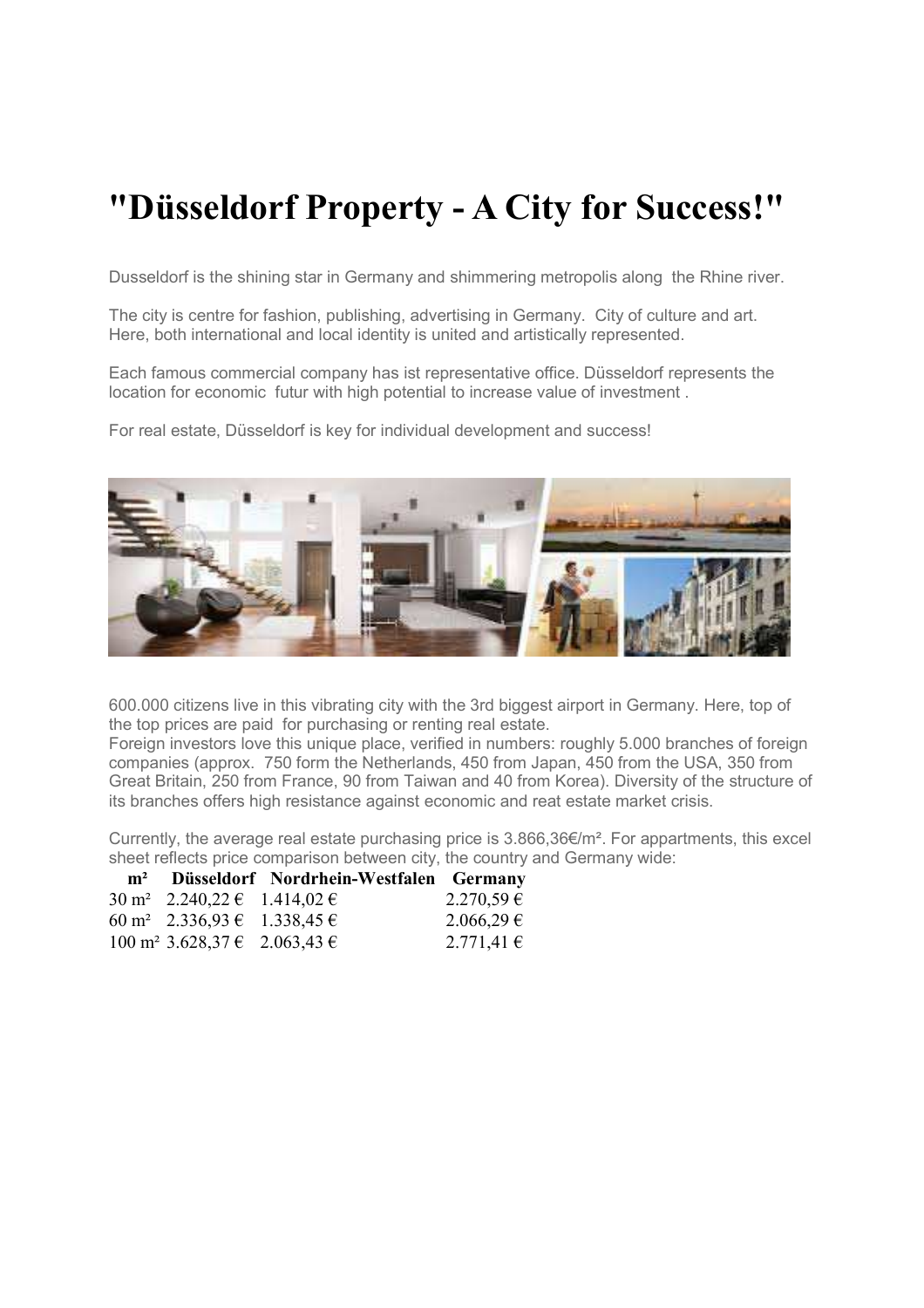Düsseldorf is ranking over the top of the average german real estate prices. There is no end in sight of high and continuous increasing value in return of your investment.



Development of appartment purchasing prices in Düsseldorf:



Development of purchasing prices for houses and villas in Düsseldorf: